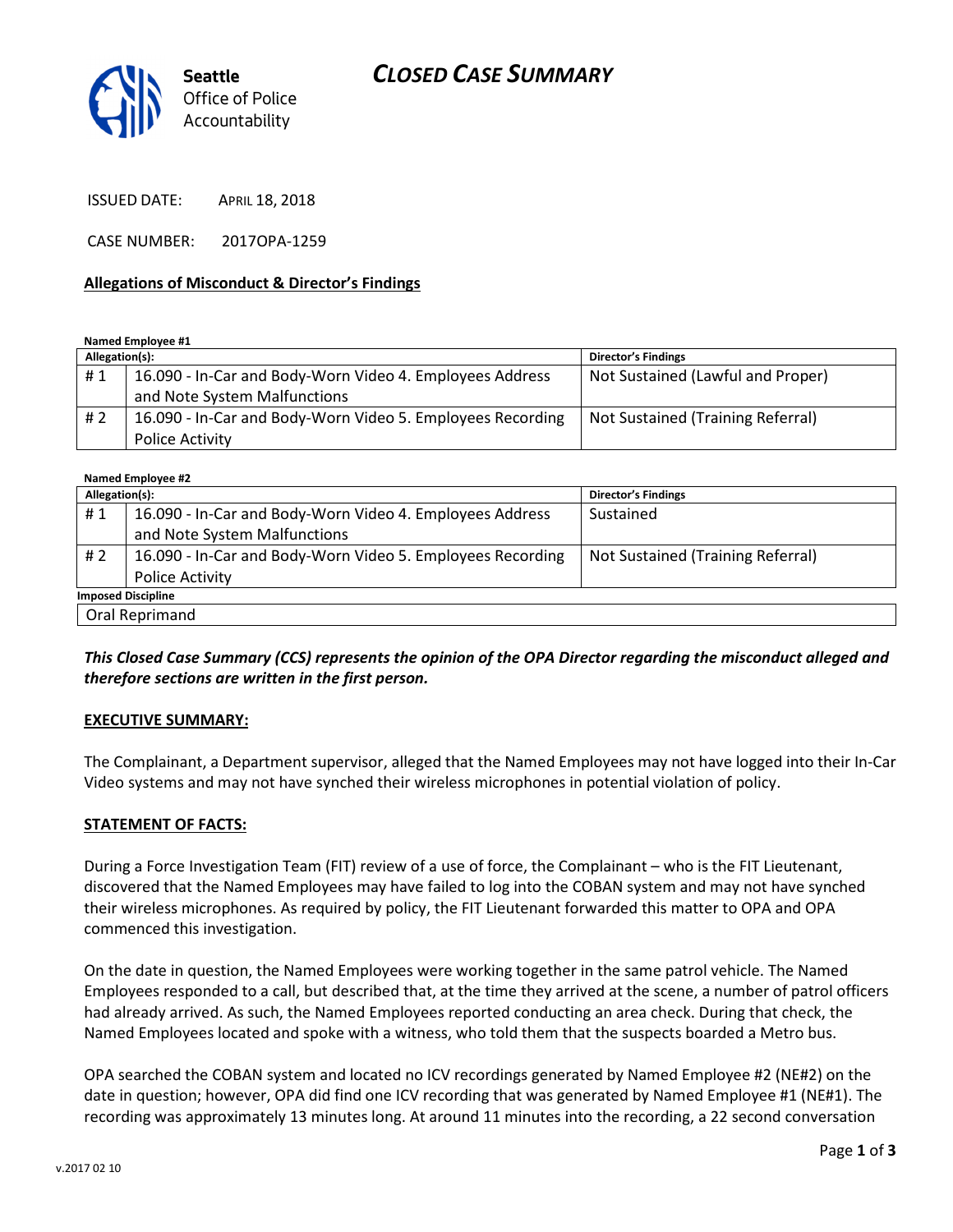

Seattle Office of Police Accountability

# CLOSE CASE SUMMARY

OPA CASE NUMBER: 2017OPA-1259

between the Named Employees and a witness was recorded. The Named Employees did not inform the witness that the interview was being audio and video recorded.

OPA was also able to determine that NE#1 had both logged into the COBAN system on the date in question and that she synched her wireless microphone. OPA's investigation revealed that NE#2 did not do either.

### ANALYSIS AND CONCLUSIONS:

## Named Employee #1 - Allegation #1 16.090 - In-Car and Body-Worn Video 4. Employees Address and Note System Malfunctions

SPD Policy 16.090-POL-4 generally requires that officers address and note malfunctions with their In-Car Video (ICV) and Body Worn Video (BWV) systems. This policy further requires that: "At the start of the shift, employees will prepare ICV and BWV systems as outlined in the training and 16.090 TSK-1." (SPD Policy 16.090-POL-4.) This includes synchronizing the wireless microphone. (See SPD Policy 16.090-TSK-1.) The policy also directs that: "Both employees in two-officer cars must log into the ICV system and sync their ICV microphones." (SPD Policy 16.090-POL-4.) Lastly, where there are system malfunctions, officers are required to "contact ITS for troubleshooting (if applicable), note the issue in a CAD update, and notify a supervisor as soon as practicable." (Id.)

As discussed above, NE#1 complied with this policy when she logged into the COBAN system and synched her wireless microphone. Moreover, as there were no malfunctions with NE#1's ICV system, she was not required to complete the troubleshooting, documentation, and reporting contemplated by this policy. Accordingly, I recommend that this allegation be Not Sustained – Lawful and Proper.

### Recommended Finding: Not Sustained (Lawful and Proper)

## Named Employee #1 - Allegation #2 16.090 - In-Car and Body-Worn Video 5. Employees Recording Police Activity

As discussed above, NE#1 did generate an ICV recording relating to her law enforcement activity in this incident and her and NE#2's interview of the witness.

However, both she and NE#2 failed to inform the witness that their conversation was being recorded as required by SPD Policy 16.090-POL-5(a). While this constituted only a technical violation of policy, it is important for officers to let people know when they are being recorded, particularly given that virtually every ICV recording is subject to public release with limited protections on disclosure. That being said, given that this is a technical violation and appeared to be an oversight rather than intentional misconduct, I recommend that NE#1 receive a Training Referral rather than a Sustained finding.

• Training Referral: NE#1 should be re-training concerning the elements of SPD Policy 16.090-POL-5 and specifically reminded of the requirement to notify people of the fact that they are being recorded. This retraining and associated counseling should be memorialized in a PAS entry.

### Recommended Finding: Not Sustained – Training Referral